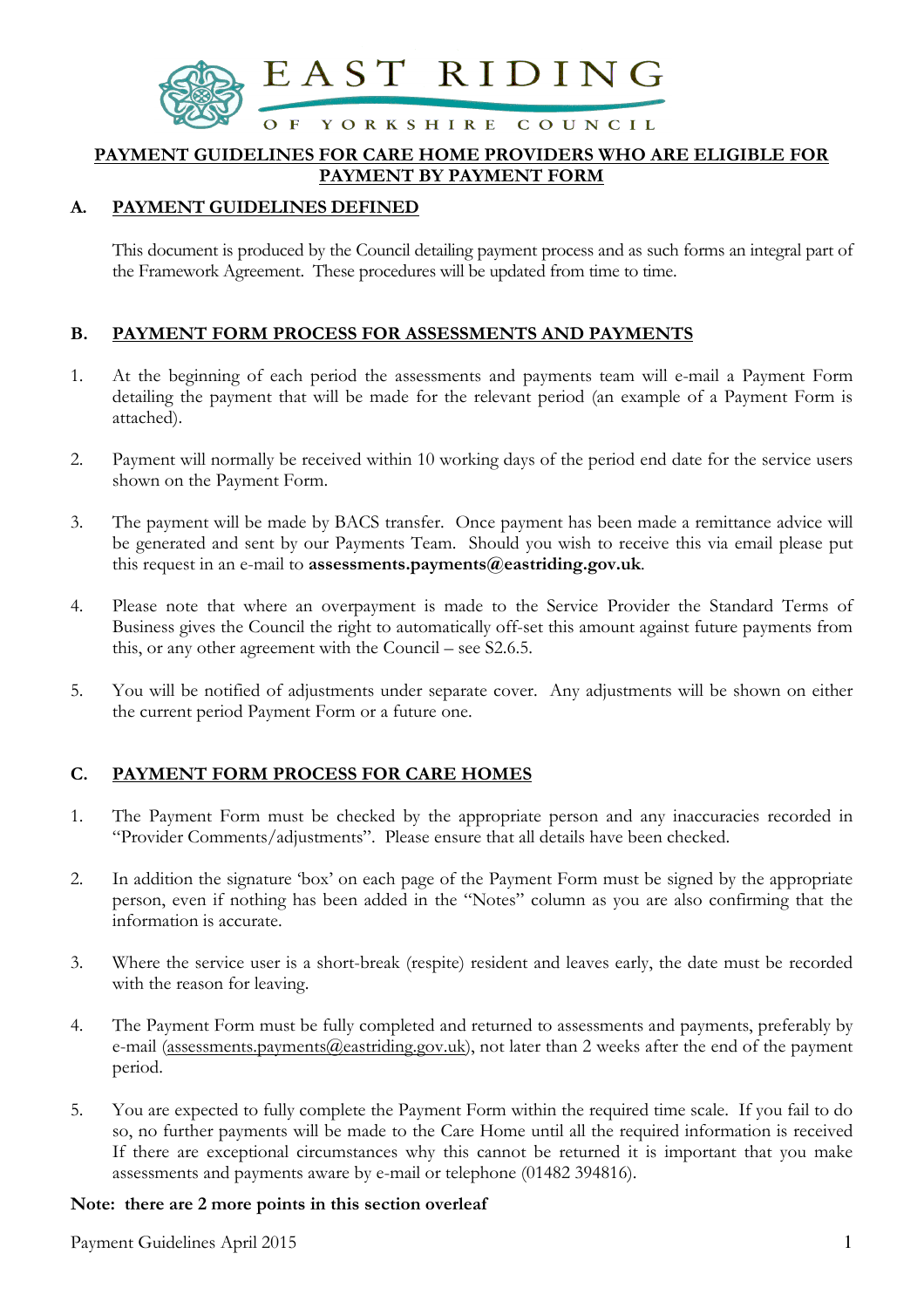#### PAYMENT GUIDELINES FOR CARE HOME PROVIDERS WHO ARE ELIGIBLE FOR PAYMENT BY PAYMENT FORM CONTD.

- 6. Where the Council makes an adjustment regarding the client contribution you are required to invoice/credit the client accordingly. Refunds to clients should be made not more than 28 days from the notification letter from the Council. A record of all transactions must be maintained.
- 7. The Council reserves the right to suspend/stop a Care Home Provider from receiving payments by Payment Form.

### D. NOTIFYING THE COUNCIL OF THE DEATH OF A SERVICE USER OR MOVE INTO/OUT OF HOSPITAL

To support the payment process Service Providers must contact the Council with the above information within 24 hours of the event. See clause 18 of the Standard Terms of Business for more information.

Contact the Contract & Review Team on the 24-hour line 01482 396517 or e-mail contract.review @eastriding.gov.uk.

# E. USEFUL CONTACT DETAILS

Contract enquiries Contract & Review Team Business Management Unit County Hall Beverley East Riding of Yorkshire HU17 9BA Phone: 01482 396535 Fax: 01482 396447 Email: contract.review @eastriding.gov.uk

Payment enquiries Assessments and Payments County Hall Beverley East Riding of Yorkshire HU17 9BA Phone: 01482 394816 Fax: 01482 394749 Email: assessments.payments@eastriding.gov.uk

#### Enquires if a payment received but no remittance advice OR Change of Bank Details

Payments Section County Hall Beverley East Riding of Yorkshire HU17 9BA Phone: 01482 394293 Fax: 01482 394209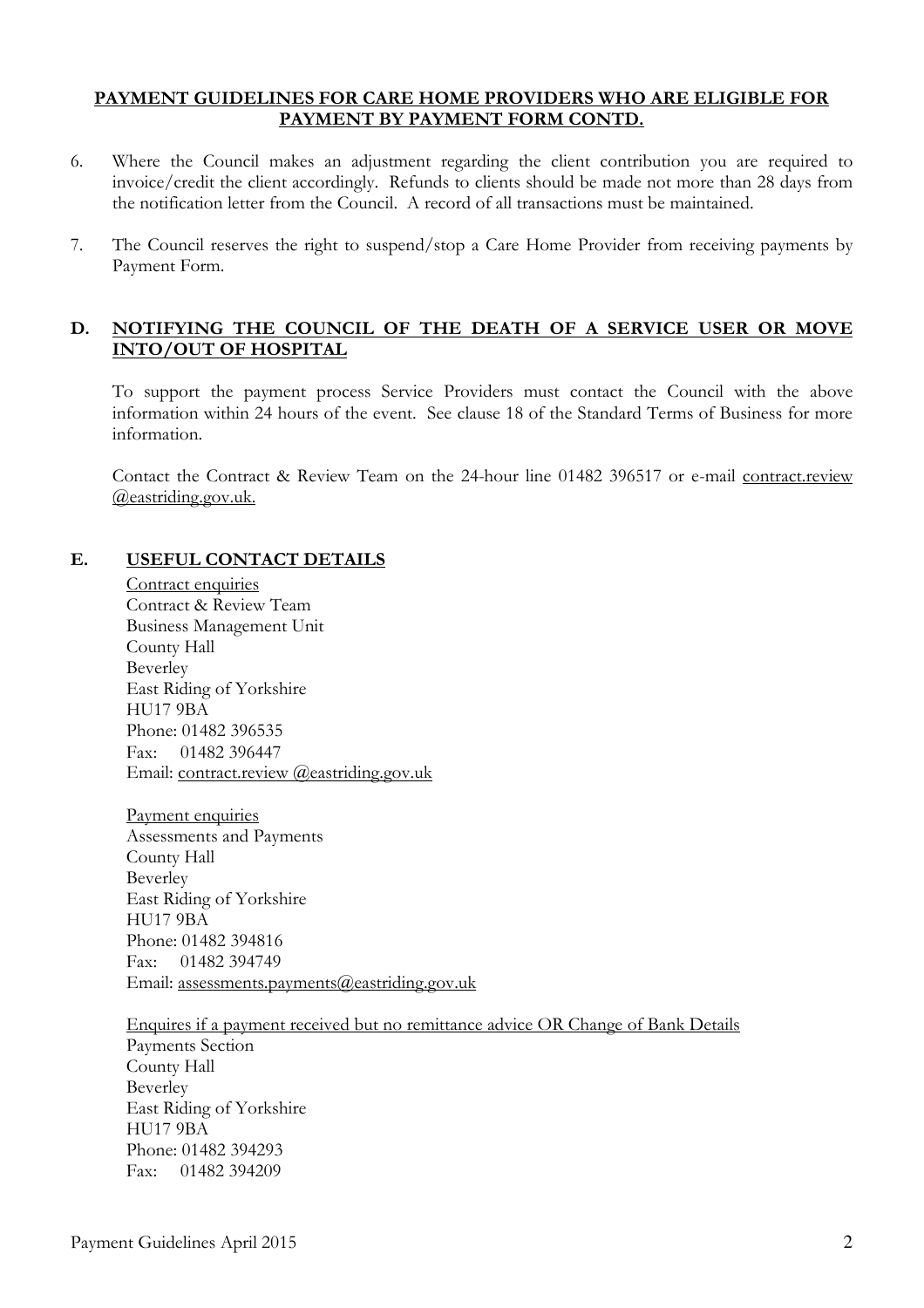# PAYMENT GUIDELINES FOR CARE HOME PROVIDERS WHO ARE ELIGIBLE FOR PAYMENT BY PAYMENT FORM CONTD.

# F. SPECIFIC ISSUES:-

Schedule 2 of the Standard Terms of Business details the Financial Arrangements including collection of service user and third party payments. The table below expands on some items by giving examples.

| <b>Issue</b>                                                                           |          | Detail                                                                                                                                                                                                                                                                                                                                                                                                                                                                                                                                                                                                                                                                                                                                    |
|----------------------------------------------------------------------------------------|----------|-------------------------------------------------------------------------------------------------------------------------------------------------------------------------------------------------------------------------------------------------------------------------------------------------------------------------------------------------------------------------------------------------------------------------------------------------------------------------------------------------------------------------------------------------------------------------------------------------------------------------------------------------------------------------------------------------------------------------------------------|
| Non-payment of<br>Service User's<br>contribution and/or<br>Third Party<br>contribution |          | The Service Provider, in accordance with S2. 10.1, promptly notifies the<br>Council by e-mail giving the details of the actions taken to recover the<br>outstanding monies, with dates and copies of collection evidence e.g.<br>reminder letters, minutes of meetings.                                                                                                                                                                                                                                                                                                                                                                                                                                                                   |
|                                                                                        |          | If a debt remains unpaid for 8 weeks, or earlier if considered appropriate,<br>then it must be transferred to the Council immediately for collection. The<br>Service Provider will submit an Income Return (attached) to the Council,<br>detailing the amounts he has not been able to collect in accordance with<br>S2.10.4 of the Standard Terms of Business.                                                                                                                                                                                                                                                                                                                                                                           |
| Free Nursing Care                                                                      | $\Box$   | Will be itemised separately on the Payment Form where the Council is<br>paying this element on behalf of the East Riding of Yorkshire CCG.<br>For all other CCGs the invoice for this element should be sent directly<br>to the relevant CCG, as it will not be included on the Individual<br>Placement Agreement and therefore will not be on the Payment Form.                                                                                                                                                                                                                                                                                                                                                                          |
| Health funding                                                                         |          | Where the Council is paying any Health Funding Contribution on<br>behalf of a CCG this will be detailed in the "Funding Type" on the<br>Individual Placement Notification and will be included on Payment<br>Form.                                                                                                                                                                                                                                                                                                                                                                                                                                                                                                                        |
| Service User in hospital<br>and contract open                                          | $\equiv$ | Service User contribution to be collected.<br>Please see 18.10 of the Standard Terms of Business which explains<br>more about hospital stays.                                                                                                                                                                                                                                                                                                                                                                                                                                                                                                                                                                                             |
| Death of a Service User<br>with an open ended<br>contract                              |          | " Payment Form will include payment for 3 days including the date of<br>death. For example Service User dies on the 7 <sup>th</sup> the provider will be<br>paid up to and including the 9 <sup>th</sup> .<br>• Collect the Service User assessed contribution up to and including<br>the day before death only - in the example the $6th$<br>" Deferred Payment, where applicable, Payment Form will include<br>payment for 3 days including the date of death. Additional Payments<br>- Payment Form will include payment for 3 days including the date<br>of death.<br>Free nursing care - Payment Form will include payment for 3 days<br>including the date of death. For more information about FNC see<br>Free Nursing Care above. |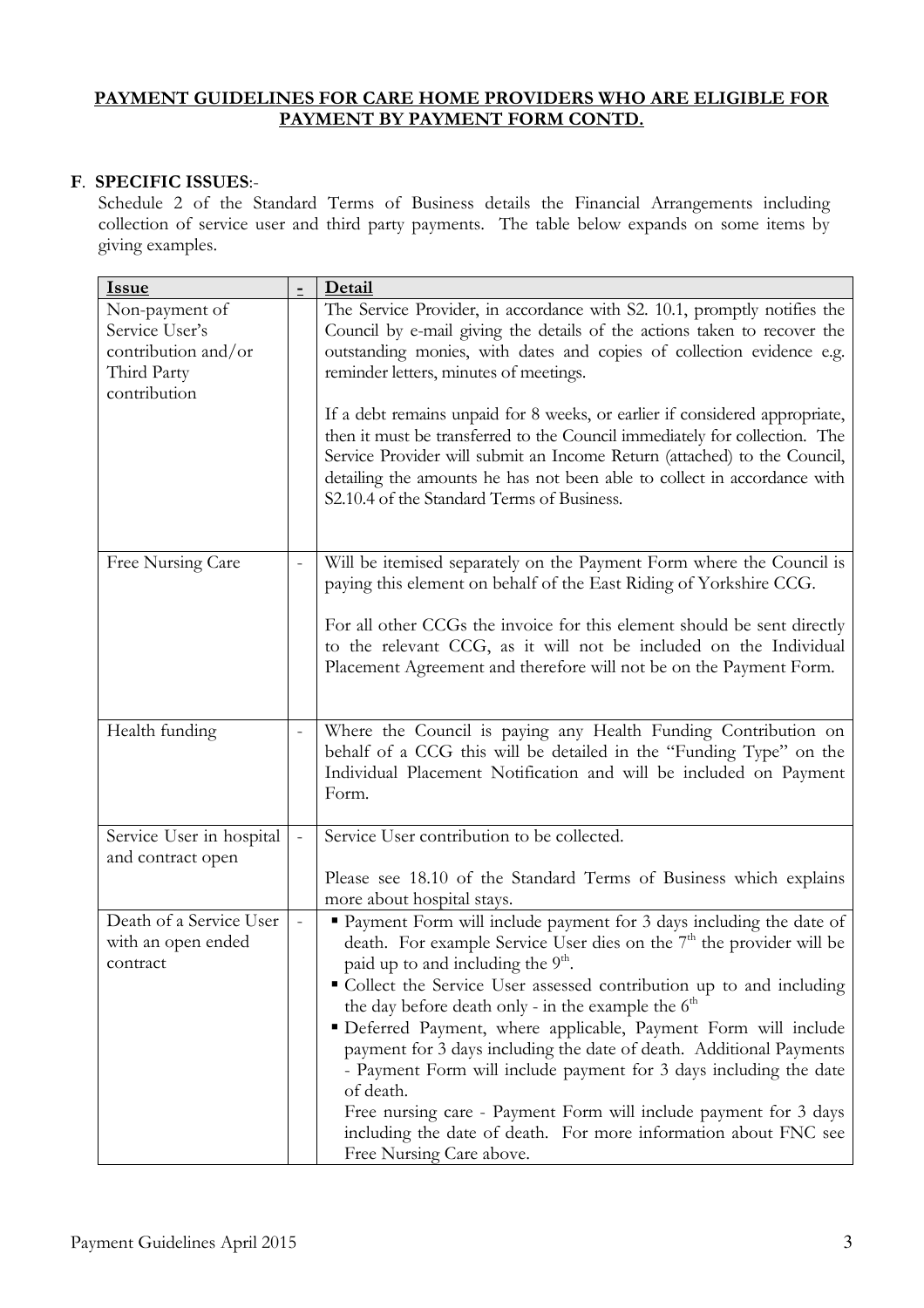| <b>Issue</b>                                                                                                                                    | $\equiv$ | Detail                                                                                                                                                                                                                                                                                                                                                                    |
|-------------------------------------------------------------------------------------------------------------------------------------------------|----------|---------------------------------------------------------------------------------------------------------------------------------------------------------------------------------------------------------------------------------------------------------------------------------------------------------------------------------------------------------------------------|
| Temporary/Respite                                                                                                                               | $\equiv$ | For example Service User is booked in for stay for 1 week -19 <sup>th</sup> to 24 <sup>th</sup>                                                                                                                                                                                                                                                                           |
| Care/Short-Breaks                                                                                                                               |          | inclusive:-                                                                                                                                                                                                                                                                                                                                                               |
| Death of service user                                                                                                                           |          | Service User dies on the $20th$ - Payment Form will include payment<br>up to and including the $22nd$<br>Service User dies on the 23 <sup>rd</sup> - Payment Form will include payment up<br>to and including the $24th$ as the contract ended on that date<br>Service user dies $24th$ . Payment Form will include payment up to and<br>including the $24^{\text{th}}$ . |
| Temporary/Respite<br>Care/Short-Breaks<br>Service User leaves<br>before the end of the<br>contract (other than<br>death) or does not<br>attend. |          | Contractually the Council is required to pay for the agreed period.<br>However, if the reason for leaving prematurely is because of an upheld<br>complaint the Council will only pay for the nights spent in the Care<br>Home.                                                                                                                                            |
|                                                                                                                                                 |          | The contract (Individual Placement Agreement), however, can be<br>terminated giving 28 days notice (or less if stipulated on the Individual<br>Placement Agreement). In some cases both parties may also be<br>prepared to negotiate the notice period downwards.                                                                                                         |
|                                                                                                                                                 |          | Please note that where the Service User does not attend at all we may<br>ask you to accept another Service User instead.                                                                                                                                                                                                                                                  |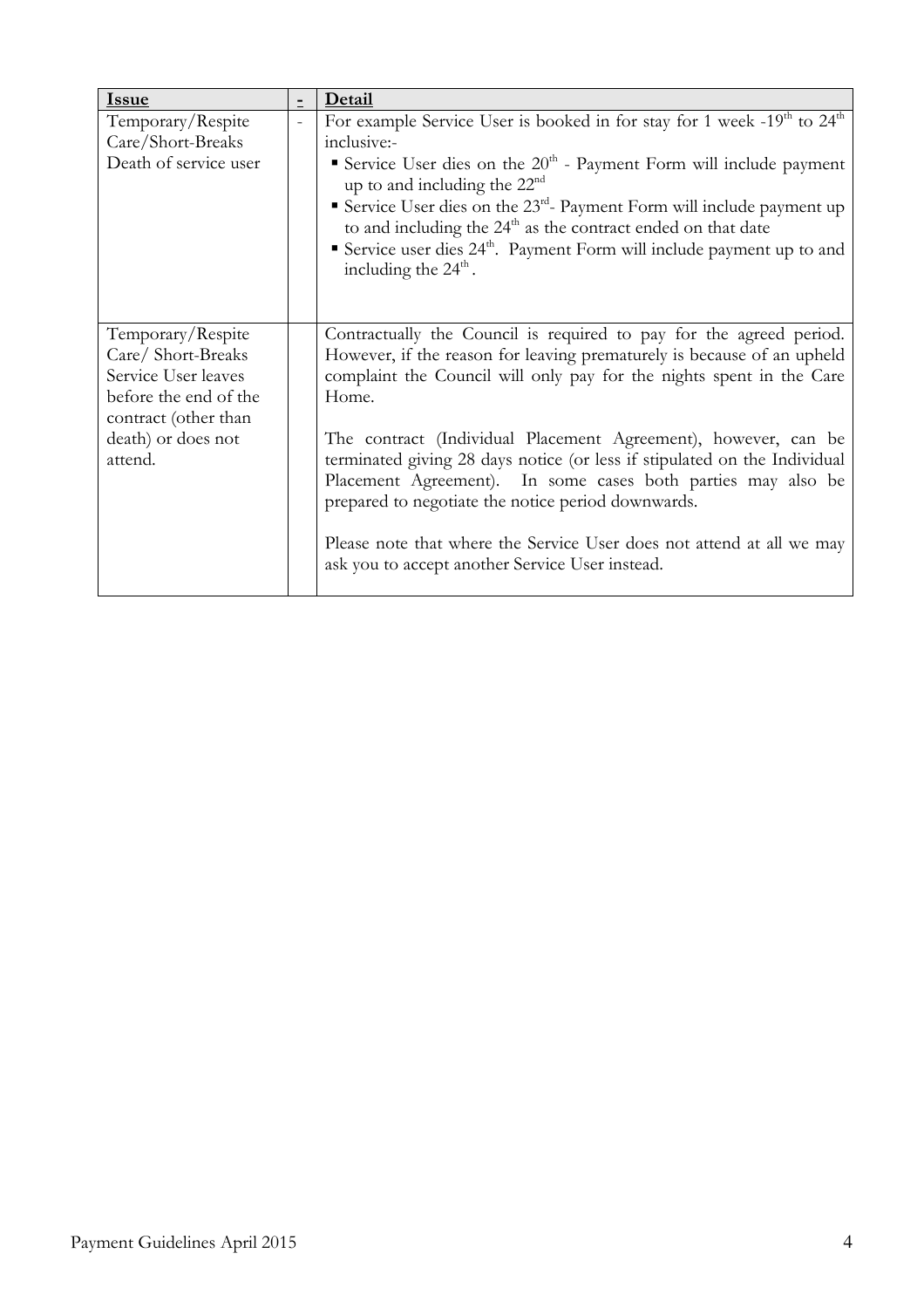# INCOME RETURN

FROM THE RESERVE TO A LIMIT OF THE RESERVE TO A LIMIT OF THE RESERVE TO A LIMIT OF THE RESERVE TO A LIMIT OF THE RESERVE TO A LIMIT OF THE RESERVE TO A LIMIT OF THE RESERVE TO A LIMIT OF THE RESERVE TO A LIMIT OF THE RESER

Date\_\_\_\_\_\_\_\_\_\_\_\_\_\_\_\_\_\_\_\_\_\_\_\_\_\_\_\_

| Period Invoice<br>Covers | Amount | Debt Type<br>i.e. Service      | Date issued to<br>Debtor | Date first<br>reminder  | Date second<br>reminder       | Amount of debt<br>requested to be   | If necessary<br>request for                                            |
|--------------------------|--------|--------------------------------|--------------------------|-------------------------|-------------------------------|-------------------------------------|------------------------------------------------------------------------|
|                          | £,     | User's<br>Assessed             | (copy of<br>invoice must | issued<br>(copy must be | issued<br>(copy of            | transferred to<br>the Council       | future Service<br>User's                                               |
|                          |        | Contribution<br>or Third Party | be attached)             | attached)               | reminder/notes<br>of personal | (see schedule 2)<br>of the contract | Assessed<br>Contribution or                                            |
|                          |        | Payment<br>$(A)$ or $(T)$      |                          |                         | meeting must<br>be attached)  | for further<br>details)             | <b>Third Party</b><br>Payment from<br>a specific date<br>(please enter |
|                          |        |                                |                          |                         |                               |                                     | below)                                                                 |
|                          |        |                                |                          |                         |                               |                                     |                                                                        |
|                          |        |                                |                          |                         |                               |                                     |                                                                        |
|                          |        |                                |                          |                         |                               |                                     |                                                                        |
|                          |        |                                |                          | <b>Total Claimed</b>    |                               |                                     |                                                                        |

Where possible send by e-mail to: assessments.payments@eastriding.gov.uk. Note: This should be password protected if sent electronically.

Otherwise by fax to: 01482 394749

Or by post to: Assessments and Payments, East Riding of Yorkshire Council, County Hall, Beverley, HU17 9BA